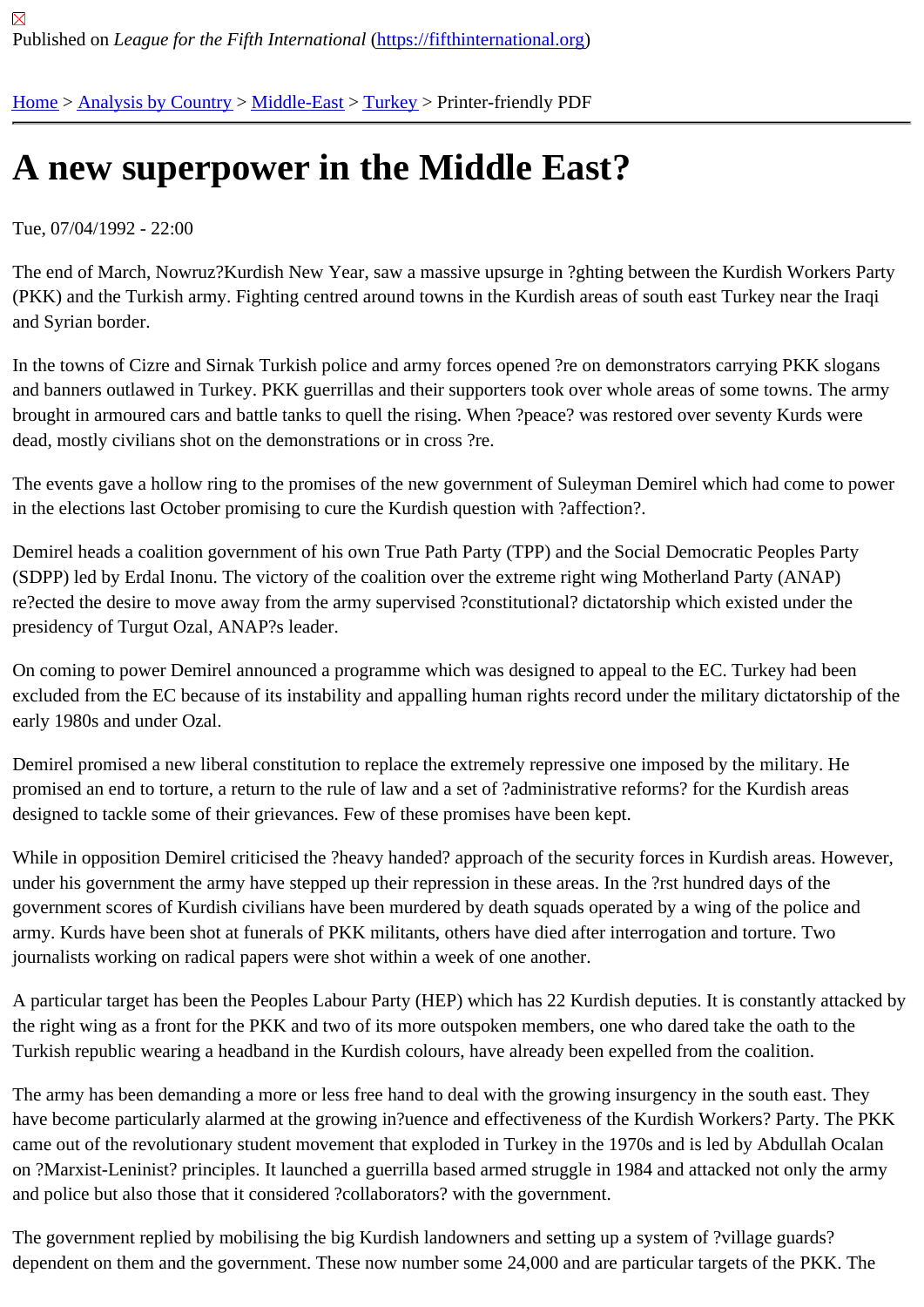bases for rural class struggle in the Kurdish area of Turkey is clearly there. Eight per cent of the landowners own over 50% of the land, while 40% own less than ?ve hectares, barely enough to survive on. Per capita income in the area is only 50% of the Turkish average while unemployment, high in the rest of Turkey at 25%, is estimated to be double that in the Kurdish areas.

The PKK has built on this discontent. Its anti-feudal and anti-imperialist rhetoric has been accompanied by demands for an independent Kurdistan and its political dominance has been aided by a policy of eliminating opposing Kurdish political forces and its own dissidents, by force if necessary. At the same time the PKK has been willing at various times to drop its demands for an independent state and call for autonomy, most recently in Ocalan?s calls for negotiations with the new Demirel government.

By 1988 the PKK felt strong enough to move its struggle from the mountain areas to the towns and cities. Ironically this was helped by the army?s campaign against the remote mountain villagers who they held responsible for aiding the guerrillas. It is estimated that over 1,000 villages were ?emptied? or abandoned during the 1980s as the inhabitants ?ed to the safety of the towns, thereby strengthening the support for the PKK in the larger towns. In three months of 1988 alone over 300 deaths were recorded on all sides of the con?ict.

The guerrilla insurgency has been further strengthened recently by the defeat of Iraq and the establishment of a Kurdish ?protected zone?. Many arms have fallen into the hands of the PKK and training camps have been set up inside Iraq to complement their camps in the Beqaa valley where they train with the support of the Syrian government which has its own outstanding territorial claims against Turkey.

In early March the Turkish airforce launched attacks against Kurdish villages in Iraq. The UN estimated that two-thirds of one village that had just been rebuilt after Saddam Hussein had destroyed it, was again destroyed. Many civilians were killed in that and ensuing raids against other villages in Iraq and south east Turkey. The government added that Syria might come in for the same treatment if it did not close down the PKK camps.

It was this stepping up of the military offensive that led to the mass killings around Kurdish New Year. Demirel?s government had already given the go ahead for a ?spring offensive? against the PKK which meant occupying towns, mass arrest and interrogating suspects with the aim of provoking the PKK into the open where the army could deal with it.

Demirel?s new ?human rights? image is now seriously tarnished. The army and the security forces appear to have been given a free hand to ?pacify? the Kurdish areas again. This has led to deep strains in Turkey?s relationship with some of the European imperialists, most notably Germany. Germany is Turkey?s largest trading partner and an important arms supplier. Television pictures of ex-East German armoured cars being used against unarmed demonstrators was highly embarrassing, especially in a country which itself has over 400,000 Kurds from Turkey in its workforce. Even worse was to come. The German government had to announce that Leopard battle tanks being used had been exported because of ?a bureaucratic error?, despite their sale to Turkey having been banned by parliament!

While Germany suspended arms sales to Turkey, its other Nato allies had no such qualms. For the British government it was business as usual and it refused to join in Germany?s condemnation of the events. The USA expressed its support for Demirel?s policies.

In Turkey itself the exposure of the struggle of the Kurds via the mass media has had contradictory effects. The right wing is trying to stoke up Turkish chauvinism against the Kurds not only in the east but also in the major cities of Turkey, where over three million Kurds now live and work. Previously the mass of these Kurdish workers had been ?invisible?. They were forbidden to use their language, mobilise in Kurdish organisations, or publish in Kurdish. Now, with the lifting of some of these restrictions, they can become the target of the right who will attempt to use anti-Kurdish racism to divide the workers? movement.

The Turkish workers? movement has started to recover from the serious defeat in?icted upon it in the late 1970s and